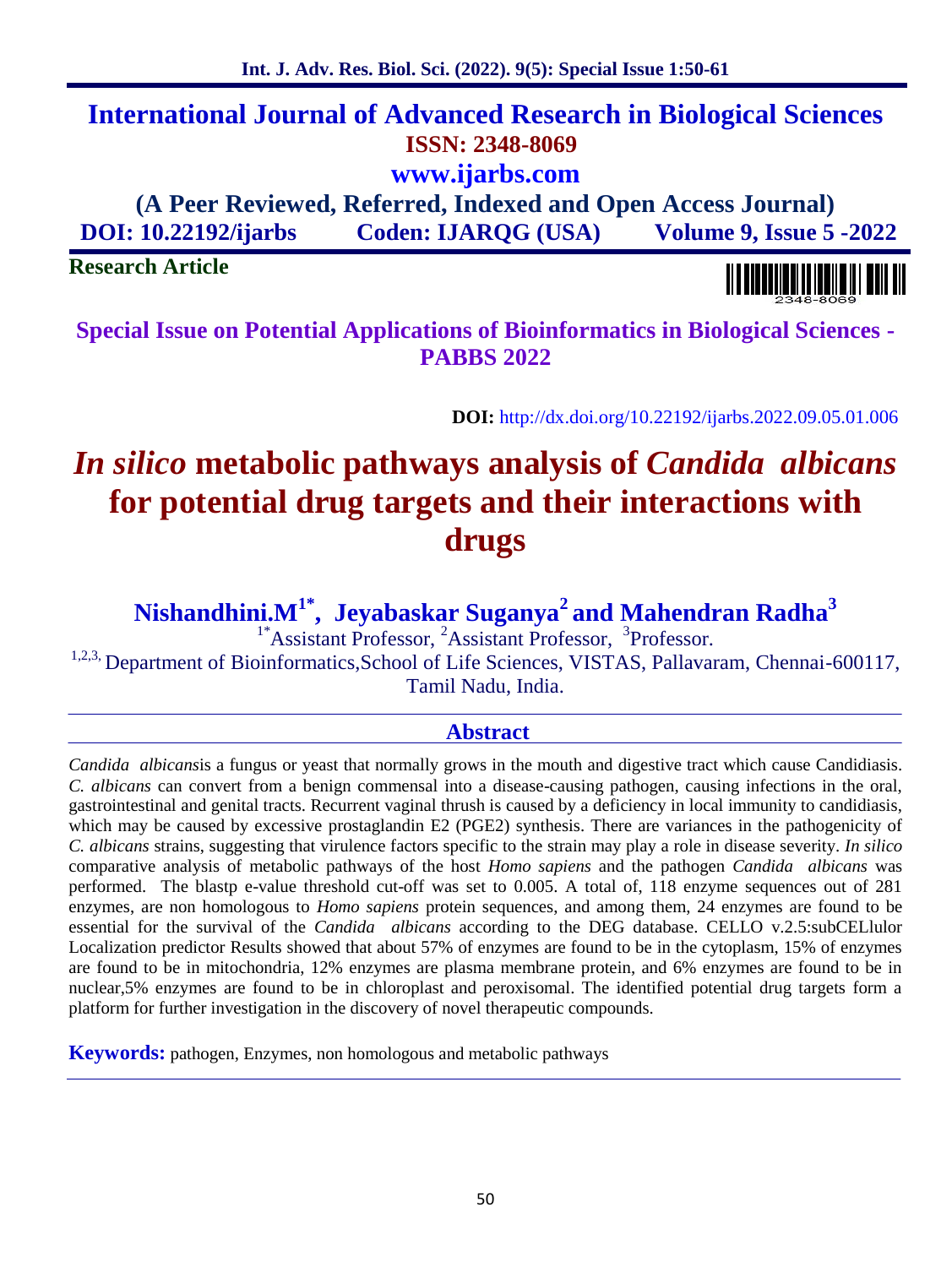# **Introduction**

*Candida albicans* is an opportunistic fungus infection that causes a significant percentage of mortality in immunocompromised people around the world, mostly patients with diabetes, cancer, AIDS, organ transplantation, and other immunosuppressive diseases[ Barchiesi*e t al.,* 2016]. It is the most prevalent species implicated in both superficial and systemic infections, and it is the third most common bloodstream pathogen recovered in hospitalised patients [Talapko*et al.,* 2021]. These fungal diseases can infect and colonise humans by forming biofilms on surfaces. *Candida* biofilms can easily formed on catheters, denture acrylic strips, voice prosthesis, contact lenses, and other implantable prosthetic devices, and can have serious consequences. *C. albicans* is a major cause of hospital-acquired infections, and biofilm formation is the most common cause of antifungal resistance in patients [Junqueira*et al.*, 2012].

Fungi are eukaryotic organisms with approximately 300 000 different species. Of these, about 200 are potential parasites, with only a few of these affecting humans. Fungal diseases of mammals, mycoses, range from the common mild cutaneous or subcutaneous skin infections, such as athletes foot, to the potentially lethal acute or chronic infection of deep tissues that are typically caused by *Candida* species. Of the *Candida* species afflicting humans, *Candida albicans* is by far the most common.[Pfaller MA*et al.,*2005]*Candida albicans* belongs to the class Ascomycetes and the family, Saccharomycetaceae. This yeast can live as harmless commensal in many different body locations, and is carried in almost half of the population. However, in response to a change in the host environment, *C. albicans* can convert from a benign commensal into a disease-causing pathogen, causing infections in the oral, gastrointestinal and genital tracts. The infection caused by *C. albicans* can be defined in two broad categories, superficial mucocutaneous and systematic invasive, which involves the spread of *C. albicans* to the blood stream (candidemia) and

to the major organs[Mayer, F. L*et al.,*2013]. Systemic candidemia is often fatal. Superficial infections affect the various mucous membrane surfaces of the body such as oral and vaginal thrush[Tsui C *et al.,* 2016].

The incidence of vulvovaginal candidiasis (thrush) has increased approximately 2 fold in the last decade. Approximately 75 % of all women experience a clinically significant episode of vulvovaginal candidiasis (VVC) at least once during the reproductive period. VVC is a relatively benign condition that responds well to anti-fungal treatment. It is proposed that the infection is due to minor changes in epithelial conditions, such as pH, altered glucose/glycogen concentration or changes in epithelial integrity. During pregnancy the risk of vaginal thrush increases, possibly due to changes in hormone production, leading to increased glycogen content in the vagina[Jacob L . *et al.,* 2018]

The pathogenesis of recurrent vaginal thrush involves a defect in the local immunity to possibly through inappropriate prostaglandin E2 (PGE2) production. The role of prostaglandins during the infection is not very clear, however, it has been demonstrated that mononuclear cells from the patients suffering from recurrent vaginal candidiasis produce higher levels of PGE2 as compared with cells from control women, indicating the important role of PGE2 during infection. [Tan TG *et al.,*2019] Recurrent vaginal candidiasis is also common in female patients with acquired immune deficiency syndrome (AIDS), suggesting a role for depressed cell-mediated immunity in candidiasis. Factors responsible for recurrent vaginal candidiasis may 2 originate from both the microorganism and the host cells, tissues and organs. Therefore, the severity of *Candida* infection often depends upon the status of the host's immune system[Rosati D . *et al.,* 2020]

there are differences in the pathogenicity of *C. albicans* strains which suggests that strain related virulence factors may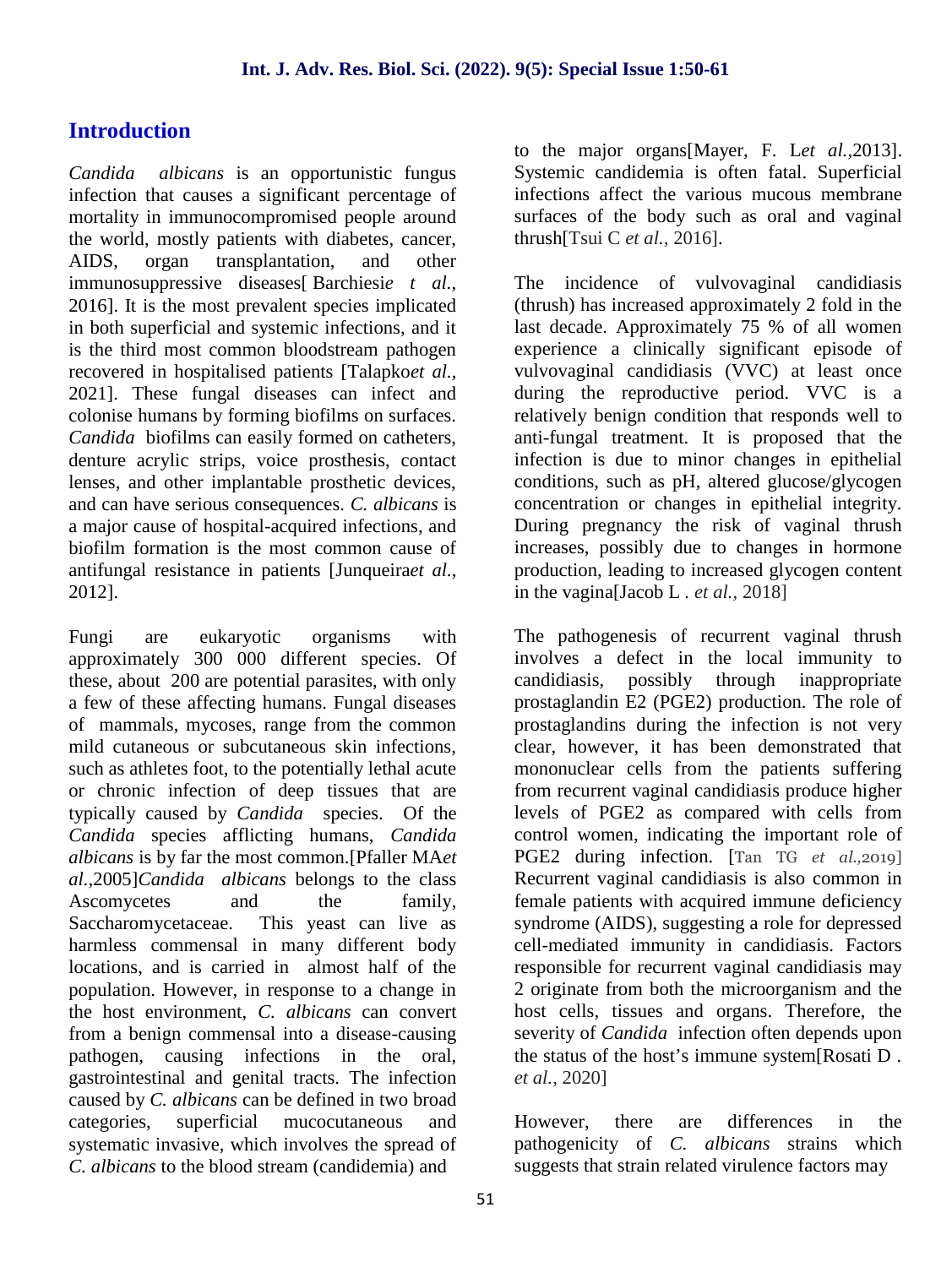play a role in disease severity. Numerous virulence factors have been attributed to the pathogenicity of *C. albicans*. These include dimorphism, phenotypic switching and immune interference.

## **Materials and Methods**

#### **Metabolic pathway analysis(KEGG database):**

The metabolic pathways for the host Homo sapiens and the pathogen *Candida albicans*were extracted using the KEGG [Kanehisa M *et al.,* 2002] pathway database. The pathogen-specific pathways were then manually compared to find those that were unique to the pathogen. The pathways were chosen based on whether they were not present in the host, but were present in the pathogen and specific to *Candida albicans*. The database yielded the identification numbers for all metabolic pathways in both organisms. The names of each unique pathogen route were then compared to the pathways of the host, H. sapiens, in a manual comparison. Pathways that were nonexistent in humans but appeared in mice, according to the KEGG database annotations. Pathways that were absent in humans but were in the pathogen were considered unique to *Candida albicans*, according to the KEGG database annotations. The enzymes implicated in these unique pathways were also extracted from the KEGG database, and sequencewas retrieved from NCBI database. in FASTA format.

#### **Finding the non-homologous enzymes(BLASTp):**

Using NCBI-BLASTP [Sudbery PE. 2011], these important genes were compared to proteins from the human RefSeq protein database for non homology. Non-host proteins were chosen based on their E-value threshold of 0.005.

#### **Finding the essential targets(DEG database):**

Essential genes are those that are required for an organism's survival, and their functions are thus considered foundational to life. DEG (Database of

Essential Genes) [ Kanehisa M *et al.,* 2000] was used to assess the dataset for essentiality, with a cutoff of e-value  $10^{-10}$  and bit score>100. The necessary proteins were checked for non homologous to human proteins using NCBI BLASTP[Altschul*et al.,*1997], with a threshold expectation value of  $>10^{-3}$  and a bit score of 100.

#### **Identification of Drug targets(DRUGBANK):**

Using the DRUGBANK database to find drug targets. Both approved and investigational medication targets are available. Each DrugCard record has about 150 data fields, with half of them devoted to drug/chemical information and the other half to drug target or protein information [Yang H *et al.,* 2016].

#### **Finding of biological significance of the targets:**

CELLO v.2.5:subCELlulor Localization predictor was used to investigate the biological importance and distribution of these critical targets. This is necessary in order to identify surface membrane proteins that could be potential vaccination targets[Yu NY *et al.,* 2010]

#### **Docking Analysis**

and freely available programme, ArgusLab 4.0.1, was utilized for docking analysis. The "Argus dock" docking engine was used to geometrically optimize the inhibitor and target protein. The calculation mode was set to "dock," while the ligand was set to "flexible." 0.40 was chosen as the grid resolution. The lowest energy signified the ligand and receptor's ease of binding [Forli S *et al.,*2016].

#### **Results and Discussion**

#### **Essential enzymes for survival of** *Candida albicans,* **(identified from DEG analysis)**

A total of 181 distinct enzymes were discovered throughout the metabolic pathway study. DEG analysis revealed that 113 of the 181 unique enzymes are non homologous enzymes, and 24 of the 113 enzymes are essential enzymes were shown in Table 1.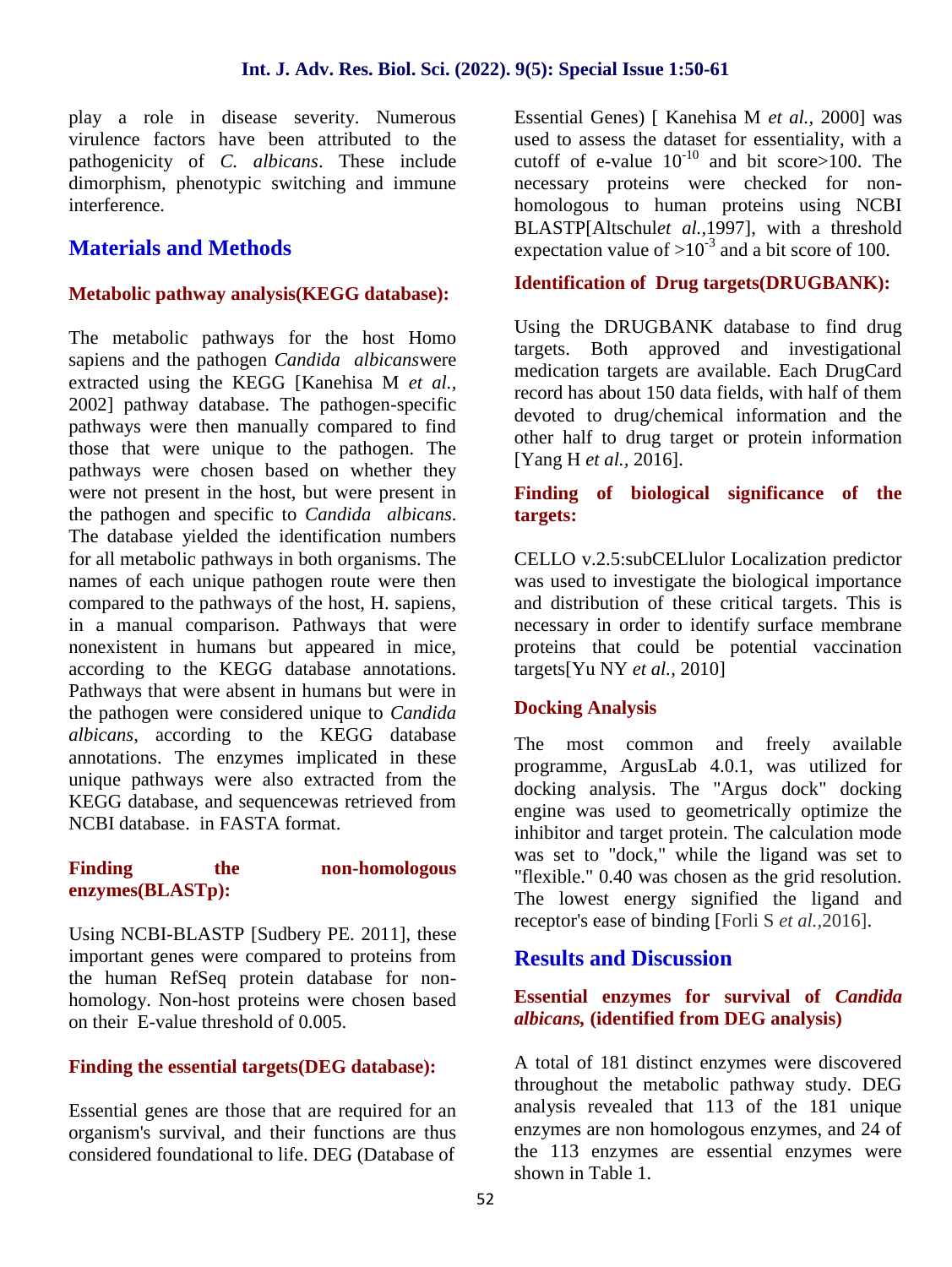# **Table 1: List of metabolic pathways unique to** *candida albicans*

| S.NO           | <b>METABOLIC PATHWAY</b>                                 | <b>TARGET ENZYMES</b>                                                                                |
|----------------|----------------------------------------------------------|------------------------------------------------------------------------------------------------------|
| $\mathbf{1}$   | <b>Starch and Sucrose metabolism</b>                     | 6-phosphate<br>synthase/phosphatase<br>trehalose                                                     |
|                |                                                          | [EC:2.4.1.15,3.1.3.12]                                                                               |
| $\sqrt{2}$     | Sulfer metabolism                                        | phosphoadenosinephosphosulfatereductase [EC:1.8.4.8]                                                 |
| $\overline{3}$ | Sulfer metabolism                                        | homoserine O-acetyltransferase [EC:2.3.1.31]                                                         |
| $\overline{4}$ | Fatty acid biosynthesis                                  | fatty acid synthase subunit alpha, fungi type                                                        |
|                |                                                          | FAS2[EC:2.3.1.86]                                                                                    |
| $\sqrt{5}$     | Purine metabolism                                        | urate oxidase [EC:1.7.3.3]                                                                           |
| 6              | Glycine, Serine, Threonine                               | tryptophan synthase [EC:4.2.1.20]                                                                    |
|                | metabolism<br>and                                        |                                                                                                      |
|                | Phenylalanine, Tyrosine<br>and                           |                                                                                                      |
| $\overline{7}$ | Tryptophan biosynthesis                                  |                                                                                                      |
|                | Phenylalanine, Tyrosine<br>and                           | chorismate synthase [EC:4.2.3.5]                                                                     |
| 8              | Tryptophan biosynthesis<br>Cysteine<br>Methionine<br>and | homoserine O-acetyltransferase [EC:2.3.1.31]                                                         |
|                | metabolism                                               |                                                                                                      |
| 9              | Valine, Leucine<br>and<br>Isoleucine                     | ketol-acid reductoisomerase [EC:1.1.1.86]                                                            |
|                | biosynthesis                                             |                                                                                                      |
| 10             | Valine, Leucine<br>Isoleucine<br>and                     | dihydroxy-acid dehydratase [EC:4.2.1.9]                                                              |
|                | biosynthesis                                             |                                                                                                      |
| 11             | Histidine metabolism                                     | imidazoleglycerol-phosphate dehydratase [EC:4.2.1.19]                                                |
|                |                                                          |                                                                                                      |
| 12             | Riboflavin metabolism                                    | 3,4-dihydroxy 2-butanone 4-phosphate synthase                                                        |
|                |                                                          | [EC:4.1.99.12]                                                                                       |
| 13             | Riboflavin metabolism                                    | 2,5-diamino-6-(ribosylamino)-4(3H)-pyrimidinone<br>$5'$ -                                            |
| 14             | Riboflavin metabolism                                    | phosphate reductase [EC:1.1.1.302]                                                                   |
|                |                                                          | riboflavin synthase [EC:2.5.1.9]                                                                     |
| 15             | Vitamin B6 metabolism                                    | glutamineamidotransferaseYaaE [EC:2.6.-.-]                                                           |
| 16             | Pantothenate and CoA biosynthesis                        | ketol-acid reductoisomerase [EC:1.1.1.86]                                                            |
|                |                                                          |                                                                                                      |
| 17             | Pantothenate and CoA biosynthesis                        | dihydroxy-acid dehydratase [EC:4.2.1.9]                                                              |
| 18             | Biotin metabolism                                        | biotin synthase $[EC:2.8.1.6]$                                                                       |
|                |                                                          |                                                                                                      |
| 19             | Folate biosynthesis                                      | dihydroneopterinaldolase<br>2-amino-4-hydroxy-6-<br>hydroxymethyldihydropteridine<br>diphosphokinase |
|                |                                                          | dihydropteroate synthase $[EC:\underline{4.1.2.252.7.6.32.5.1.15}]$                                  |
| 20             | Methane metabolism                                       | fructose-bisphosphate aldolase, class II [EC:4.1.2.13]                                               |
|                |                                                          |                                                                                                      |
| 21             | MPAK signaling pathway -yeast                            | transcription factor STE12                                                                           |
| 22             | MPAK signaling pathway -yeast                            | phosphorelay<br>osomolarity<br>two-component<br>system,                                              |
|                |                                                          | intermediate protein YPD1                                                                            |
| 23             | MPAK signaling pathway -yeast                            | osomolarity two-component system, sensor histidine kinase                                            |
|                |                                                          | SLN1 [EC:2.7.13.3]                                                                                   |
| 24             | MPAK signaling pathway -yeast                            | osomolarity two-component system, response regulator                                                 |
|                |                                                          | SSK1                                                                                                 |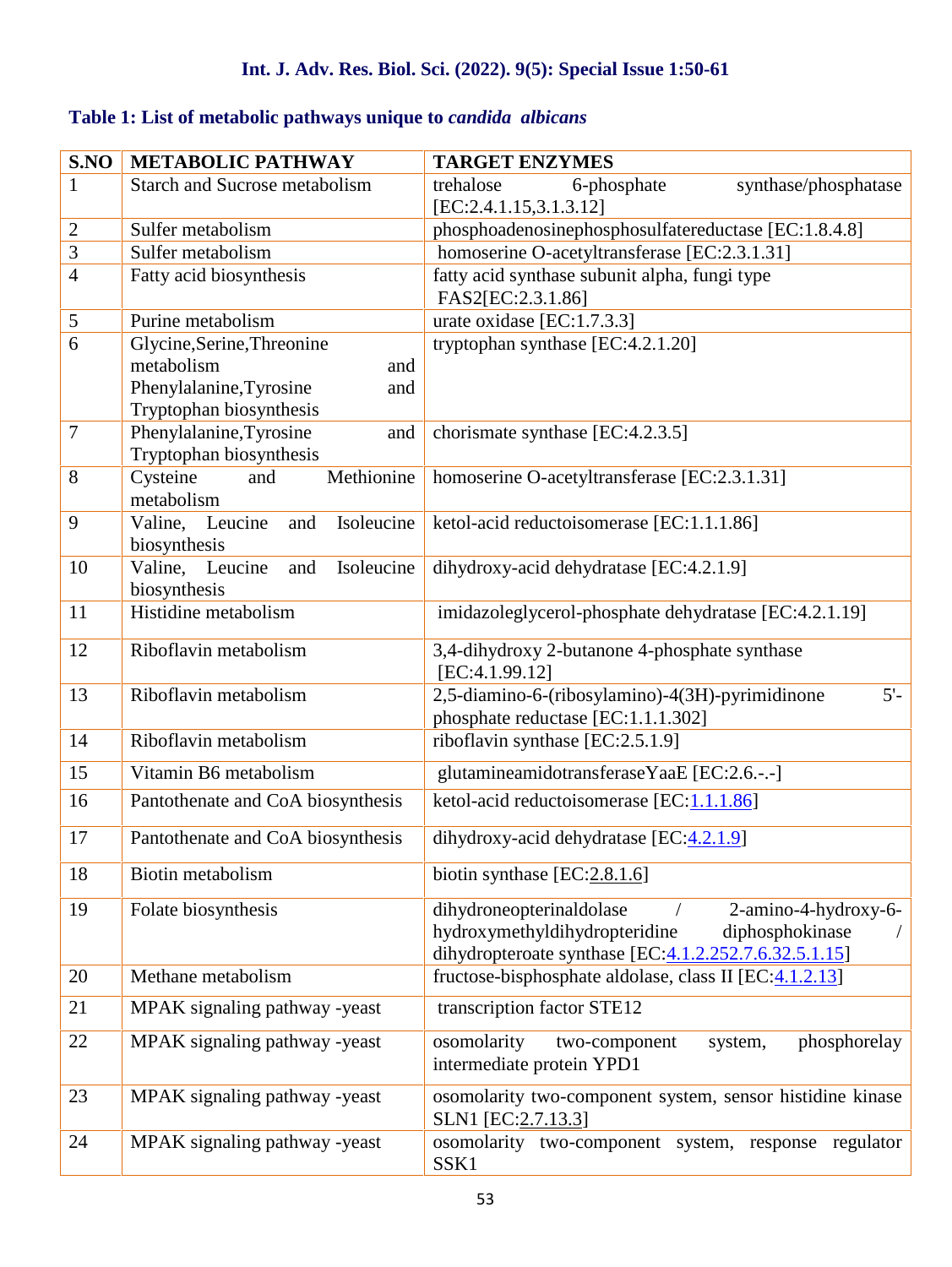#### **Approved drug target identified by the drug bank server**

The approved targets from the drug bank were shown in the Table 2

.

## **Table 2: Approved drug targets from DRUG BANK**

| S.NO           | <b>ENZYME NAME</b>                       | <b>DRUG BANK TARGET</b>          | NO.OF<br><b>DRUGS</b> | <b>BIT</b><br><b>SCORE</b> |
|----------------|------------------------------------------|----------------------------------|-----------------------|----------------------------|
|                | fatty acid synthase subunit alpha, fungi | probable fatty acid synthase fas |                       | 239.965                    |
|                | type                                     | (fatty acid synthetase)          |                       |                            |
|                | FAS <sub>2</sub>                         | 3-oxoacyl-[acyl-carrier-protein] |                       |                            |
|                |                                          | synthase 1                       |                       | 53.1434                    |
|                |                                          | 3-oxoacyl-[acyl-carrier-protein] |                       |                            |
|                |                                          | synthase 2                       |                       | 46.595                     |
| 2              | riboflavin synthase                      | Riboflavin synthase alpha chain  |                       | 122.865                    |
| $\overline{3}$ | dihydroneopterinaldolase /<br>2-amino-4- | Dihydropteroate synthase         | 9                     | 160.614                    |
|                | hydroxy-6-                               | Dihydropteroate synthase 1       |                       | 137.502                    |
|                | hydroxymethyldihydropteridine            | Dihydropteroate synthase 2       |                       | 95.5153                    |
|                | diphosphokinase /<br>dihydropteroate     | Dihydropteroate synthetase       | 6                     | 93.9745                    |
|                | synthase                                 | Dihydropterate synthase          |                       | 68.9366                    |

#### **Approved drugs from drug bank:**

There are 20 drugs were obtained from the drug bank server for *candida albicans* were shown in the Table 3.

# **Table 3:List of approved drugs from drug bank**

| S.NO           | <b>TARGET</b><br><b>ENZYME</b>                                           | <b>DRUG NAME</b> | <b>DRUG</b><br><b>BANKID</b> | <b>DRUG TYPE</b> | <b>DRUG</b><br><b>GROUPS</b> |
|----------------|--------------------------------------------------------------------------|------------------|------------------------------|------------------|------------------------------|
| 1              | probable<br>fatty<br>acid synthase fas<br>acid<br>(fatty)<br>synthetase) | Pyrazinamide     | DB00339                      | Small molecule   | Approved                     |
| $\overline{2}$ | 3-oxoacyl-[acyl-<br>carrier-protein]<br>synthase $1&2$                   | Cerulenin        | DB01034                      | Small molecule   | Approved                     |
| 3              | <b>Riboflavin</b><br>alpha<br>synthase<br>chain                          | Riboflavin       | DB00140                      | Small molecule   | Approved                     |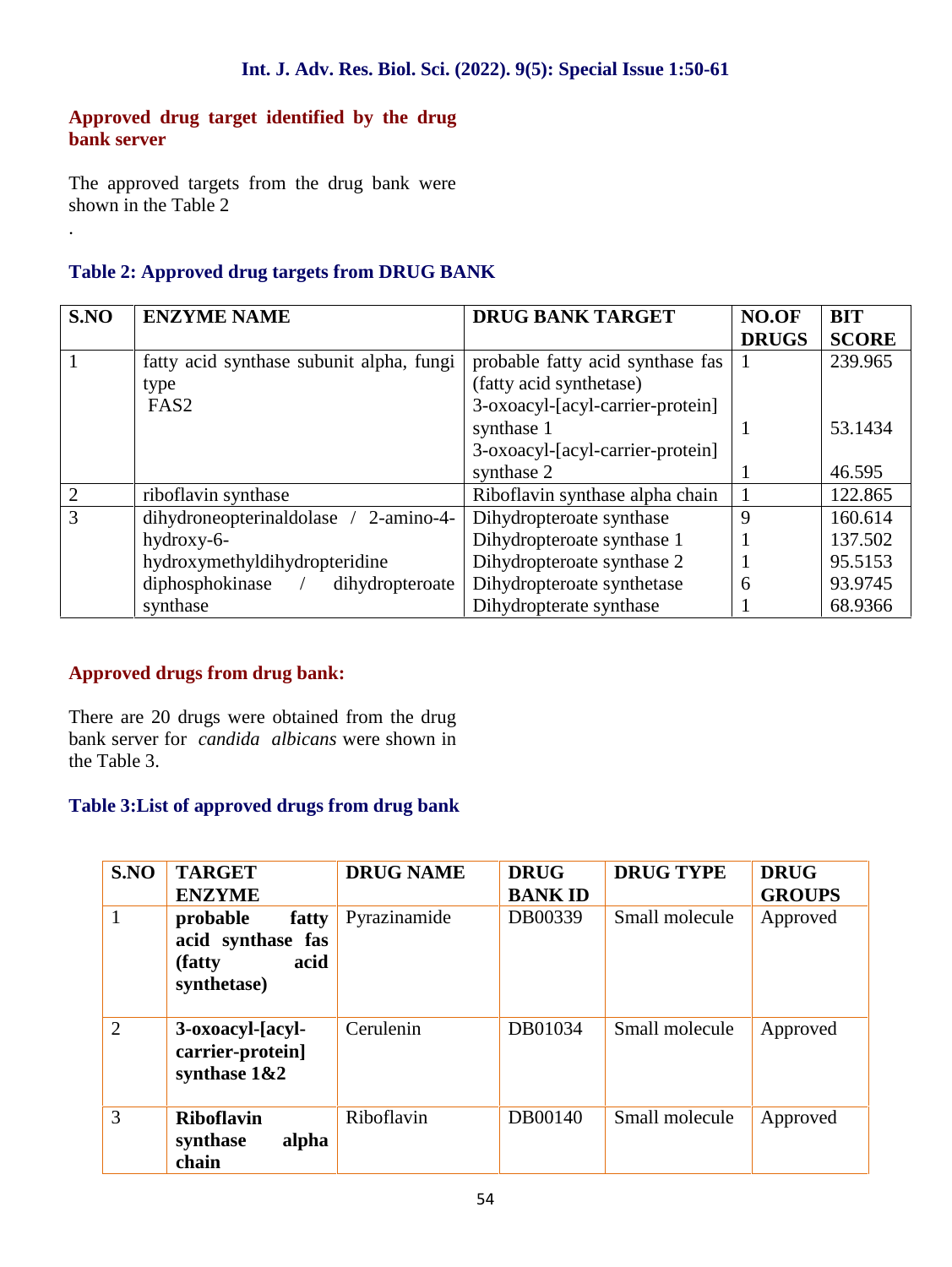| $\overline{4}$ | <b>Dihydropteroate</b>                   | Sulfacetamide     | <b>DB00634</b> | Small molecule | Approved                         |
|----------------|------------------------------------------|-------------------|----------------|----------------|----------------------------------|
|                | synthase                                 | Sulfacytine       | <b>DB01298</b> | Small molecule | Approved                         |
|                |                                          | Sulfamerazine     | <b>DB01581</b> | Small molecule | Approved                         |
|                |                                          | Sulfamethazine    | DB01582        | Small molecule | Approved                         |
|                |                                          | Sulfamethizole    | <b>DB00576</b> | Small molecule | Approved                         |
|                |                                          | Sulfamethoxazole  | <b>DB01015</b> | Small molecule | Approved                         |
|                |                                          | Sulfanilamide     | DB00259        | Small molecule | Approved                         |
|                |                                          | Sulfaphenazole    | DB06729        | Small molecule | Approved                         |
|                |                                          | Sulfisoxazole     | DB00263        | Small molecule | Approved                         |
| 5              | <b>Dihydropteroate</b><br>synthase $1&2$ | Dapsone           | <b>DB00250</b> | Small molecule | Approved,<br>investigation<br>al |
| 6              | <b>Dihydropteroate</b>                   | Sulfadiazine      | <b>DB00359</b> | Small molecule | Approved                         |
|                | synthetase                               | Sulfadoxine       | DB01299        | Small molecule | Approved                         |
|                |                                          | Sulfametopyrazine | <b>DB00664</b> | Small molecule | Approved,<br>withdrawn           |
|                |                                          | Sulfamoxole       | <b>DB08798</b> | Small molecule | Approved                         |
|                |                                          | Sulfathiazole     | DB06147        | Small molecule | Approved                         |
|                |                                          | Sulfoxone         | DB01145        | Small molecule | Approved                         |
| 7              | <b>Dihydropterate</b><br>synthase        | Sulfapyridine     | DB00891        | Small molecule | Approved                         |

#### **Experimental drug target evaluated by the drug bank server:**

The experimental targets obtained from the drug bank server were shown in the Table 4.

#### **Table 4: List of Experimental drug targets**

| S.NO           | <b>ENZYME NAME</b>                 | <b>DRUG BANK TARGET</b>                        | NO.OF<br><b>TARGETS</b> | <b>BIT</b><br><b>SCORE</b> |
|----------------|------------------------------------|------------------------------------------------|-------------------------|----------------------------|
| $\mathbf{1}$   | urate oxidase                      | <b>Uricase</b>                                 |                         | 71.633                     |
| $\overline{2}$ | tryptophan synthase                | Tryptophan synthase beta chain                 | 12                      | 426.402                    |
|                |                                    | Tryptophan synthase alpha chain                | 2                       | 154.451                    |
| 3              | fatty acid synthase subunit alpha, | <b>Transferase</b>                             |                         | 66.2402                    |
|                | fungi type<br>FAS <sub>2</sub>     | 3-oxoacyl-[acyl-carrier-protein]<br>synthase 1 | 6                       | 53.1434                    |
|                |                                    | 3-oxoacyl-[acyl-carrier-protein]<br>synthase 2 | 2                       | 46.595                     |
| $\overline{4}$ | chorismate synthase                | <b>Chorismate synthase</b>                     |                         | 178.333                    |
|                |                                    | <b>Chorismate synthase</b>                     | $\overline{2}$          | 95.5153                    |
| $\overline{5}$ | biotin synthase                    | <b>Biotin synthase</b>                         | $\overline{2}$          | 300.827                    |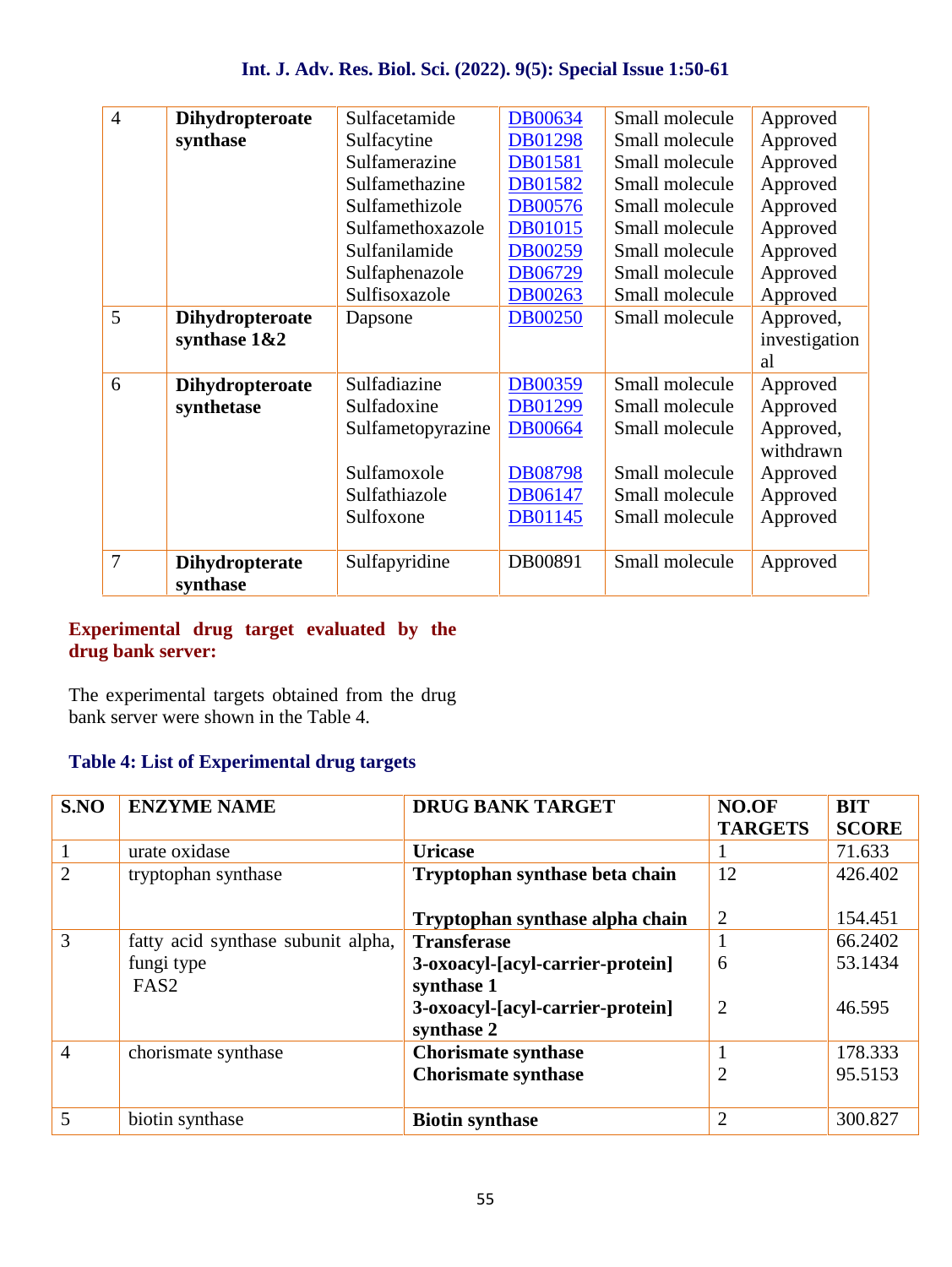| 6 | dihydroneopterinaldolase<br>$2 -$  | Dihydropteroate synthase          | $\overline{4}$ | 179.104 |
|---|------------------------------------|-----------------------------------|----------------|---------|
|   | amino-4-hydroxy-6-                 | Dihydropteroate synthase 1        |                | 129.028 |
|   | hydroxymethyldihydropteridine      | 2-amino-4-hydroxy-6-              |                |         |
|   | diphosphokinase / dihydropteroate  | hydroxymethyldihydropteridine     |                |         |
|   | synthase                           | pyrophosphokinase                 |                | 65.4698 |
|   |                                    | 2-amino-4-hydroxy-6-              |                |         |
|   |                                    | hydroxymethyldihydropteridine     |                |         |
|   |                                    | pyrophosphokinase                 |                | 65.4698 |
| 7 | trehalose<br>6-phosphate           | Alpha, alpha-trehalose-phosphate  | $\overline{4}$ | 196.052 |
|   | synthase/phosphatase               | synthase [UDP-forming]            |                |         |
| 8 | fructose-bisphosphate<br>aldolase, | aldolase<br>Fructose-bisphosphate |                | 373.629 |
|   | class II                           | class 2                           |                |         |
|   |                                    | Tagatose-1,6-bisphosphate         |                | 71.2478 |
|   |                                    | aldolaseagaY                      |                |         |
| 9 | osomolarity<br>two-component       | <b>Adenylate cyclase</b>          | 3              | 54.299  |
|   | histidine kinase<br>system, sensor | <b>PPH</b>                        |                | 61.2326 |
|   | SLN1                               | Osmolarity sensor protein envZ    |                | 54.6842 |
|   |                                    | Chemotaxis protein cheY           | 3              | 59.6918 |
|   |                                    |                                   |                |         |

## **Sub cellular localization prediction:**

Sub cellular localization of proteins could be used to obtain information about their potential functions. Sub cellular localization of the drug

targets were carried, and the results obtained were further validated with CELLO v2.5 . The enzymes are present in following localizations were shown in the Table 5.

| S.No           | Sequence id      | <b>Protein names</b>                                                                           |                                                                                                                |
|----------------|------------------|------------------------------------------------------------------------------------------------|----------------------------------------------------------------------------------------------------------------|
|                |                  |                                                                                                | <b>Subcellular</b><br>localization                                                                             |
| 1              | CaO19.2114 URO99 | K00365<br>Oxidase;<br>Urate<br>urate oxidase                                                   | Peroxisomal<br>$1.453*$<br>Nuclear<br>$1.284$ *                                                                |
| $\overline{2}$ | CaO19.4718 TRP5  | tryptophan synthetase alpha<br>chain<br>similar<br>S.<br>to<br>TRP5<br>cerevisiae<br>(YGL026C) | Cytoplasmic<br>$3.044$ *                                                                                       |
| 3              | CaO19.13370      | fatty acid synthase subunit<br>alpha, fungi type                                               | Cytoplasmic<br>$2.741*$                                                                                        |
| $\overline{4}$ | CaO19.1986 ARO2  | Chorismate synthase                                                                            | Chloroplast<br>$1.363*$<br><b>Nuclear</b><br>$1.282*$<br>Mitochondrial<br>$1.074$ *<br>Cytoplasmic<br>$1.047*$ |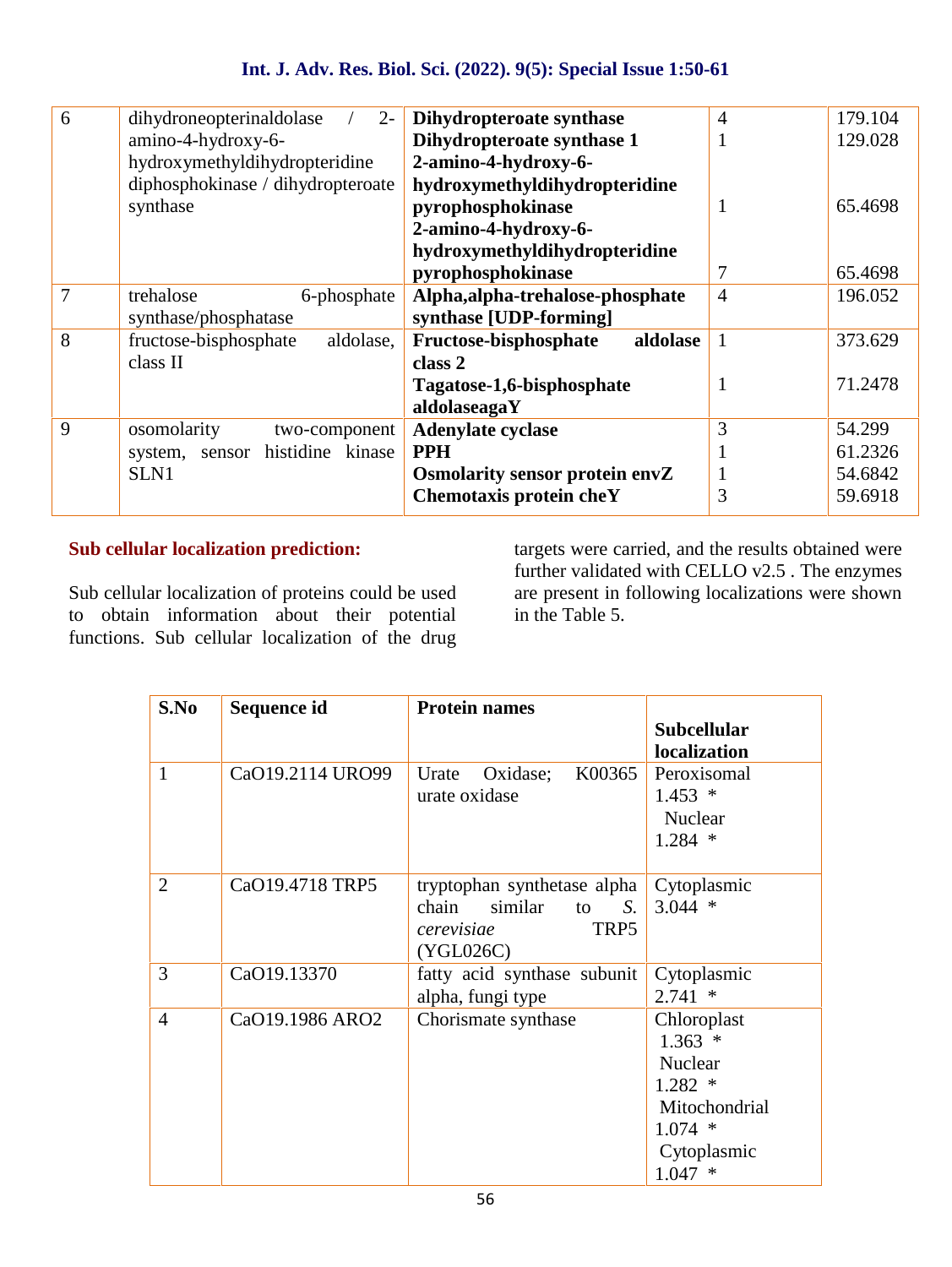| 5 | CaO19.11507 RIB5 | riboflavin synthase                      | PlasmaMembrane<br>$1.585*$<br>Cytoplasmic<br>$1.134$ * |
|---|------------------|------------------------------------------|--------------------------------------------------------|
| 6 | CaO19.579 FOL1   | dihydropteroate synthase                 | Nuclear<br>$1.860*$<br>Cytoplasmic<br>$1.658*$         |
| 7 | CaO19.10556      | K16055<br>trehalose<br>$6-$<br>phosphate | Cytoplasmic<br>$2.581*$                                |

#### **Docking results for drug targets:**

The Docking interactions were obtained for the 7 enzymes and their compounds and their binding energy were calculated and their interactions were shown in Table 6.The best interaction were shown in the Figure 1.

#### **Table 6: Molecular Docking interactions between the enzymes and drugs**

| S.N<br><b>ENZYME</b> |                         | <b>DRUG NAME</b> | <b>PUBCHE</b> | <b>ENERGY</b>             | <b>BINDING</b>                    |                 |  |
|----------------------|-------------------------|------------------|---------------|---------------------------|-----------------------------------|-----------------|--|
| $\mathbf 0$          |                         |                  | <b>MID</b>    | <b>VALUE</b><br>(KCAL/MOL | <b>INFORMATION</b><br><b>BOND</b> | <b>DISTANCE</b> |  |
|                      |                         |                  |               |                           | <b>TYPE</b>                       | $(\AA)$         |  |
|                      |                         |                  |               |                           | $(D-HA)$                          |                 |  |
| $\mathbf{1}$         | Tryptophan              | Citric acid      | 311           | $-6.90348$                | 172TYR                            | 2.581561        |  |
|                      | synthase<br>alpha chain |                  |               |                           | (0N)                              |                 |  |
|                      |                         |                  |               |                           | 172TYR                            | 2.259145        |  |
|                      |                         |                  |               |                           | $(0, \ldots, 0)$                  |                 |  |
|                      |                         | Indole-3-        | 3713          | $-7.73709$                | 172TYR                            | 2.259279        |  |
|                      |                         | propanol         |               |                           | $(0, \ldots, 0)$                  |                 |  |
|                      |                         | phosphate        |               |                           | 172TYR                            | 2.581963        |  |
|                      |                         |                  |               |                           | $(0, \ldots, 0)$                  |                 |  |
|                      |                         |                  |               |                           | <b>230SER</b>                     | 2.446065        |  |
|                      |                         |                  |               |                           | $(0, \ldots, 0)$                  |                 |  |
|                      |                         |                  |               |                           | <b>230SER</b>                     | 2.580954        |  |
|                      |                         |                  |               |                           | $(0, \ldots, 0)$                  |                 |  |
|                      |                         |                  |               |                           | <b>230SER</b>                     | 2.739449        |  |
|                      |                         |                  |               |                           |                                   |                 |  |
|                      |                         |                  |               |                           | 99TYR                             | 2.588875        |  |
|                      |                         |                  |               |                           | $(0, \ldots, 0)$                  |                 |  |
|                      |                         |                  |               |                           | 99TYR                             | 2.899344        |  |
|                      |                         |                  |               |                           | $(0$ 0)<br>59GLY                  | 2.483661        |  |
|                      |                         |                  |               |                           |                                   |                 |  |
|                      |                         |                  |               |                           |                                   |                 |  |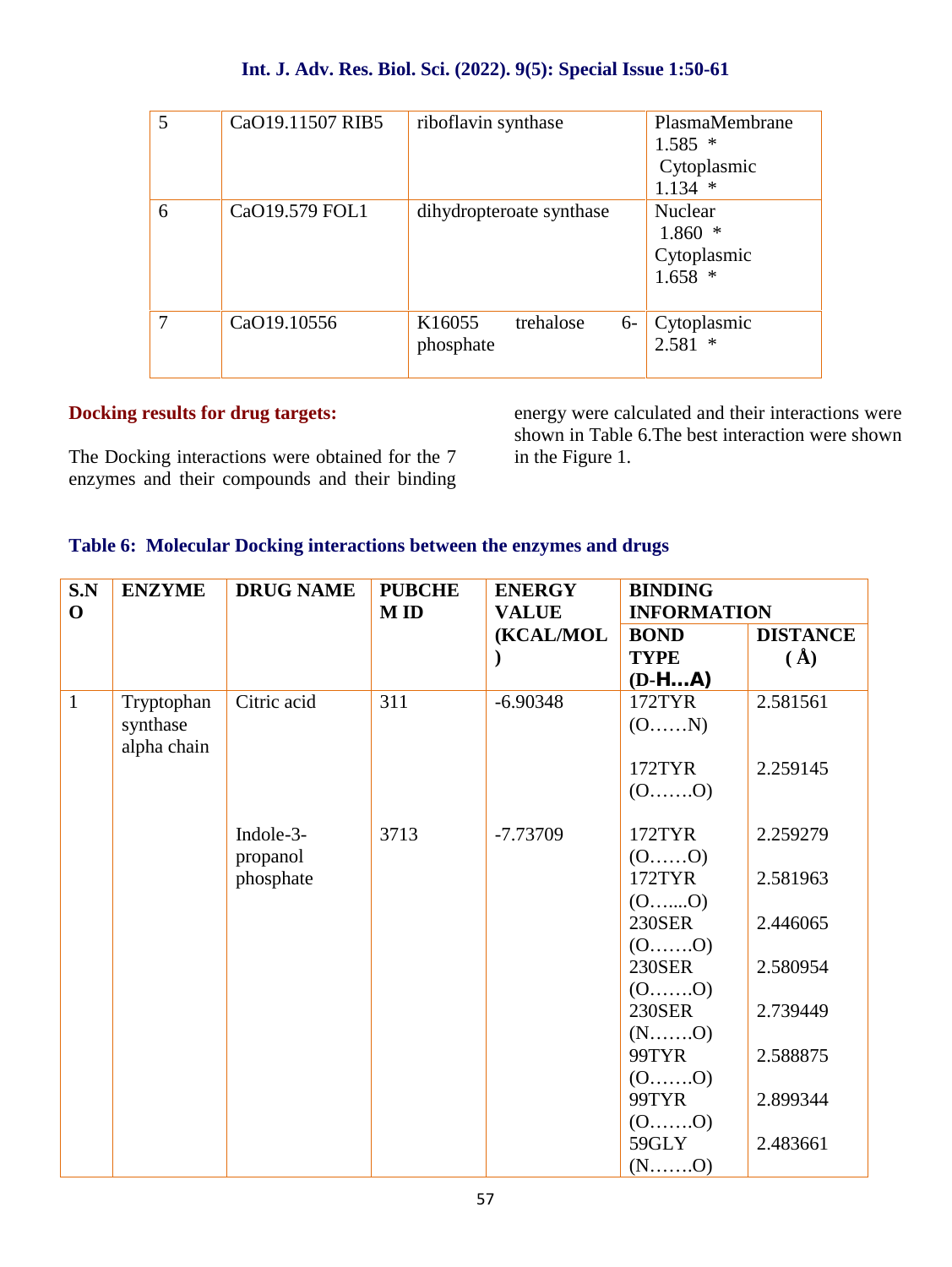| $\overline{2}$ | chorismate<br>synthase        | Riboflavin<br>Monophosphate    | 5702760  | $-8.03633$ | 17HIS<br>$(0, \ldots, 0)$  | 2.647971 |
|----------------|-------------------------------|--------------------------------|----------|------------|----------------------------|----------|
| 3              | <b>Biotin</b><br>synthase     | D-Dethiobiotin                 | 445027   | $-8.06821$ | <b>222ASN</b>              | 2.999379 |
|                |                               |                                |          |            | 293THR                     | 2.775232 |
|                |                               | Tris(Hydroxym<br>ethyl)Aminome | 3777159  | $-7.43852$ | 153ASN<br>$(N$ $O)$        | 2.931985 |
|                |                               | thane                          |          |            | 153ASN                     | 2.550994 |
|                |                               |                                |          |            | $(0, \ldots, 0)$<br>153ASN | 2.490197 |
|                |                               |                                |          |            | $(0, \ldots, 0)$           |          |
|                |                               |                                |          |            | <b>173ARG</b>              | 2.929370 |
|                |                               |                                |          |            |                            |          |
|                |                               |                                |          |            | <b>168ARG</b><br>$(N$ $O)$ | 2.665171 |
| $\overline{4}$ | Chemotaxis<br>protein<br>cheY | $3-$<br>Aminosuccinim<br>ide   | 32017976 | $-5.10568$ | <b>104SER</b><br>$(N$ $O)$ | 2.701874 |
|                |                               | S-Methyl                       | 192579   | $-6.62707$ | 126LYS                     | 2.687374 |
|                |                               | Phosphocystein                 |          |            |                            |          |
|                |                               | e                              |          |            | 99ALA<br>$(0, \ldots, 0)$  | 2.621809 |
|                |                               |                                |          |            | 119LYS                     | 2.999901 |
|                |                               |                                |          |            | $(N$ $O)$                  |          |
|                |                               |                                |          |            | 105GLY<br>$(N$ $O)$        | 2.765227 |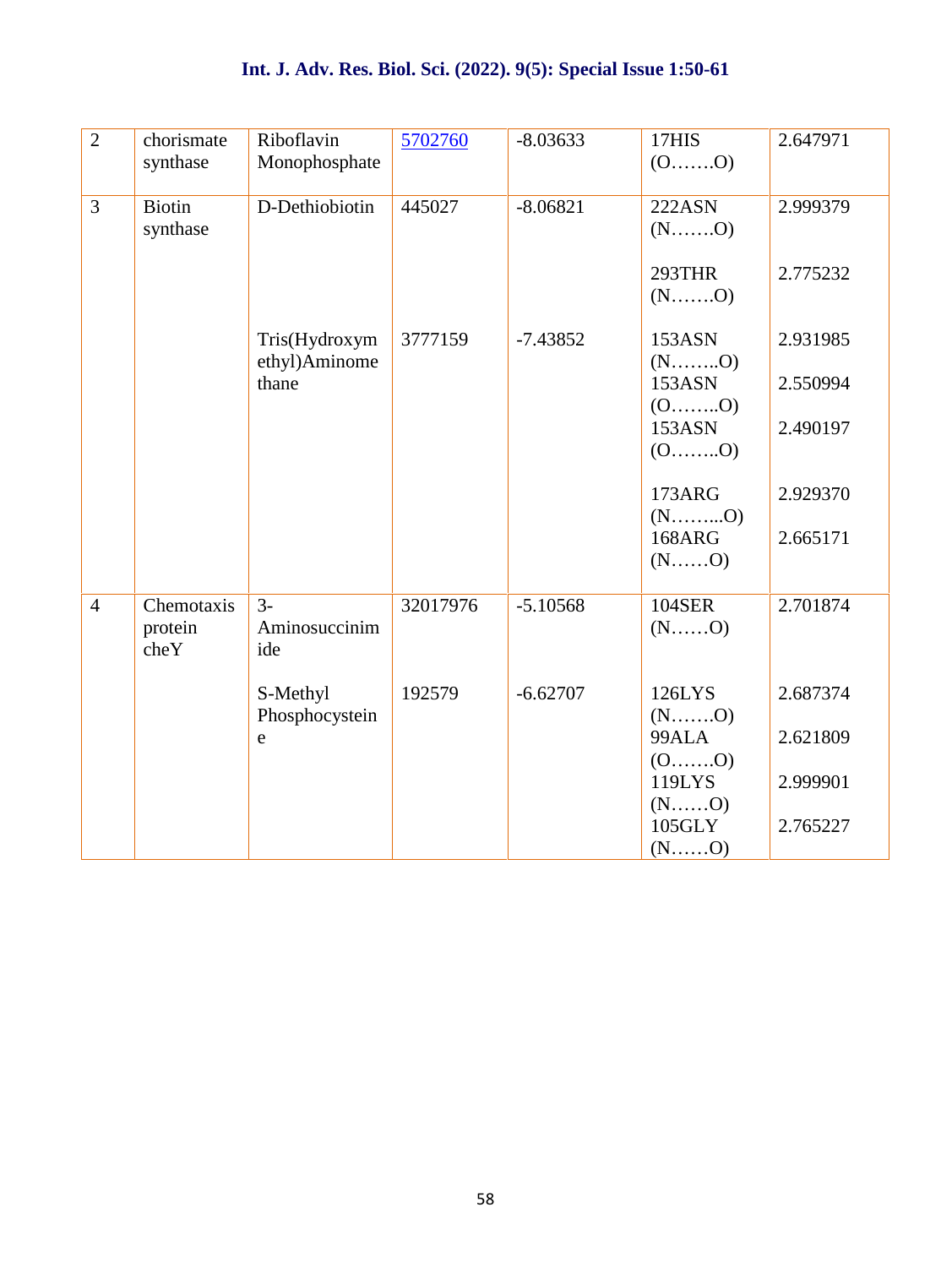| 5              | 3-oxoacyl-<br>$[acy]-$<br>carrier-<br>protein]<br>synthase 1 | $(5R) - 4 -$<br>HYDROXY-<br>$3,5-$<br>DIMETHYL-5-<br>$[(1E,3E)-2-$<br><b>METHYLPEN</b><br>$TA-1,3-$<br><b>DIENYL THIO</b><br>PHEN-2(5H)-<br><b>ONE</b> | 5494446             | $-8.72612$              | 128ALA<br>$(0, \ldots, 0)$                                 | 2.712795             |
|----------------|--------------------------------------------------------------|--------------------------------------------------------------------------------------------------------------------------------------------------------|---------------------|-------------------------|------------------------------------------------------------|----------------------|
|                |                                                              | $2 -$<br>PHENYLAMI<br>$NO-4-$<br>METHYL-5-<br><b>ACETYL</b><br><b>THIAZOLE</b>                                                                         | 735838              | $-7.90335$              | 38GLU<br>$(N$ $O)$<br>37GLN                                | 2.998980<br>2.752553 |
|                |                                                              | 4-Hydroxy-3,5-<br>Dimethyl- $5-(2-)$<br>Methyl-Buta-<br>$1,3$ -Dienyl)-5h-<br>Thiophen-2-<br>One                                                       | 445629              | $-9.01193$              | 128ALA<br>$(0, \ldots, 0)$                                 | 2.807915             |
| 6              | Adenylate<br>cyclase                                         | Adenosine-5'-<br>Rp-Alpha-Thio-<br>Triphosphate<br>Alpha, Beta-                                                                                        | 46936362<br>6323221 | $-4.67818$<br>$-8.0521$ | 1150ARG<br>$(N$ O<br>1150ARG<br>$(N$ $O)$                  | 2.998334<br>2.375475 |
|                |                                                              | Methyleneaden<br>osine-5'-<br>Triphosphate                                                                                                             |                     |                         | 1061ASP<br>$(0, \ldots, 0)$<br>1017ASP<br>$(0, \ldots, 0)$ | 2.442045<br>2.672896 |
| $\overline{7}$ | 3-oxoacyl-<br>[acyl-<br>carrier-<br>protein]<br>synthase 2   | $3-(3-$<br>[(1S, 4aS, 6S, 7S,<br>9S, 9aR) - 1, 6-<br>dimethyl-2-<br>oxodecahydro-<br>6,9-epoxy-4a,7-                                                   | 16086836            | $-8.0521$               | 205ALA<br>$(0, \ldots, 0)$                                 | 2.786742             |
|                |                                                              | methanobenzo[<br>7]annulen-1-<br>yl]propanoyl}a<br>$mino$ )-2,4-<br>dihydroxybenzo<br>ic acid                                                          | 6857724             | $-7.66937$              | 205ALA<br>$(0, \ldots, 0)$                                 | 2.760732             |
|                |                                                              | <b>PLATENSIMY</b><br><b>CIN</b>                                                                                                                        |                     |                         |                                                            |                      |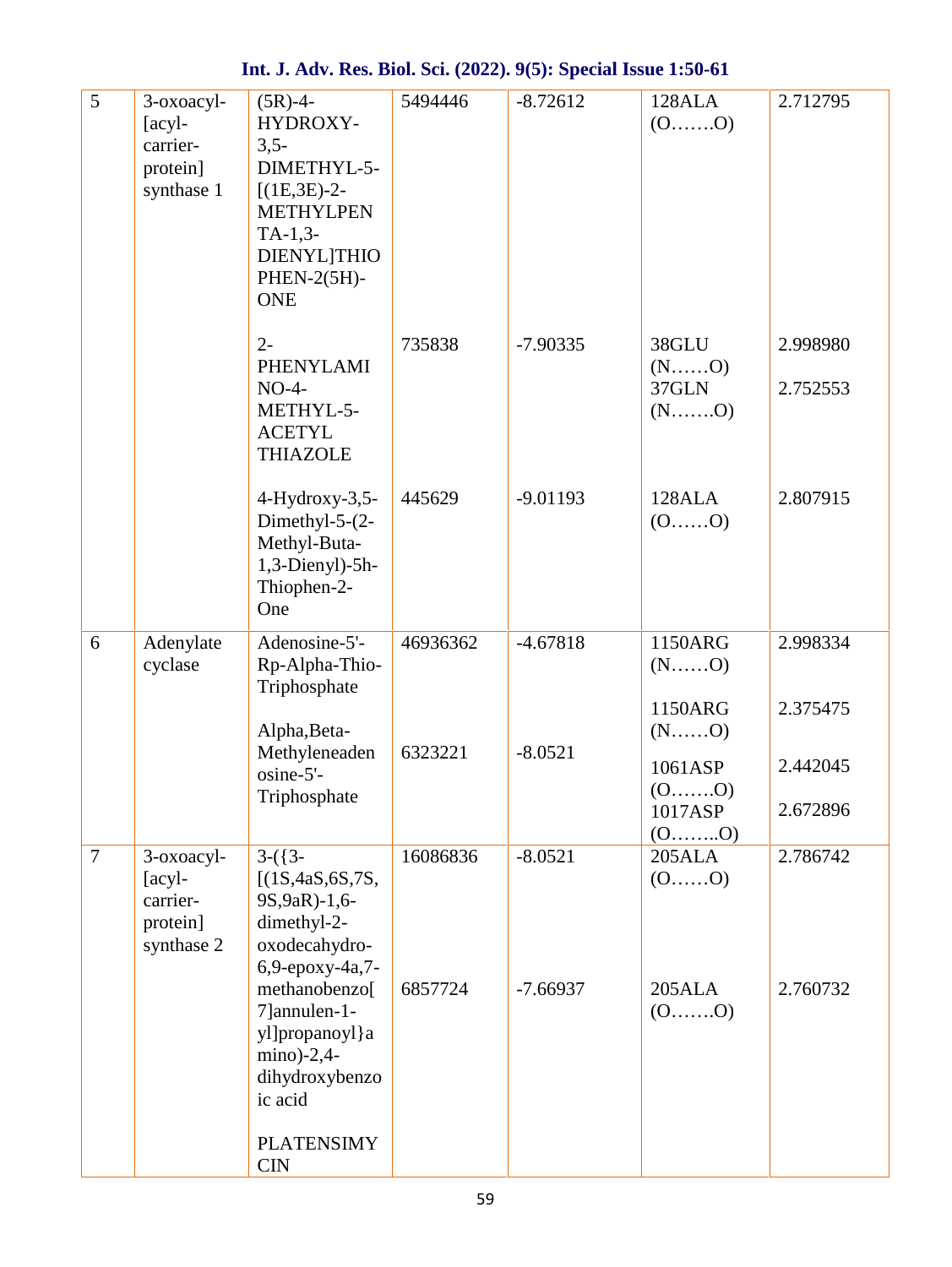**Figure1: 4-Hydroxy-3,5-Dimethyl-5-(2-Methyl-Buta-1,3-Dienyl)-5h-Thiophen-2-One** drug target shows best (least) binding energy. It shows -9. 01193 Kcal/mol binding energy.



## **Conclusion**

These identified putative targets may be exploiting further for developing drugs against *Candida albicans.* It is quite obvious that increase of drug resistance properties requires more potential targets and by this*In silico* approaches reduces the effort of wet lab and also increases the probability of success. By this present study we have tried to evaluate the targets could be better target for rational drug designing.The drug targets from the unique pathways would also be extended as common targets for designing inhibitors against fungal diseases. This approach enables rapid potential drug target identification and thereby greatly facilitating the search for new drugs.

#### **Conflict of interest:**

The authors declare they have no competing interests.

#### **Acknowledgments**

We acknowledge Vels Institute of Science, Technology and Advanced Studies (VISTAS) for providing us with required infrastructure and support system needed.

#### **References**

- Altschul, Stephen F., Thomas L. Madden, Alejandro A.Schaffer, Jinghui Zhang, Zheng Zhang, Webb Miller, and David J. Lipman .1997. "Gapped BLAST and PSI- BLAST: a new
- Barchiesi, F., Orsetti, E., Osimani, P., Catassi, C., Santelli, F., and Manso, E. 2016. Factors related to outcome of bloodstream infections due to *Candida parapsilosis* complex. *BMC Infect. Dis.* 16:387.
- Forli S, Huey R, Pique ME, Sanner MF, Goodsell DS, Olson AJ. 2016.Computational protein-ligand docking and virtual drug screening with the AutoDock suite. *Nat Protoc*.;11(5):905-919.
- Jacob L, John M, Kalder M, Kostev K. 2018.Prevalence of vulvovaginal candidiasis in gynecological practices in Germany: A retrospective study of 954,186 patients. *Curr Med Mycol*.;4(1):6- 11.
- Junqueira, J. C., Vilela, S. F., Rossoni, R. D., Barbosa, J. O., Costa, A. C., Rasteiro, V. M., et al. 2012. Oral colonization by yeasts in HIV-positive patients in Brazil. *Rev. Inst. Med. Trop. São Paulo* 54, 17–24.